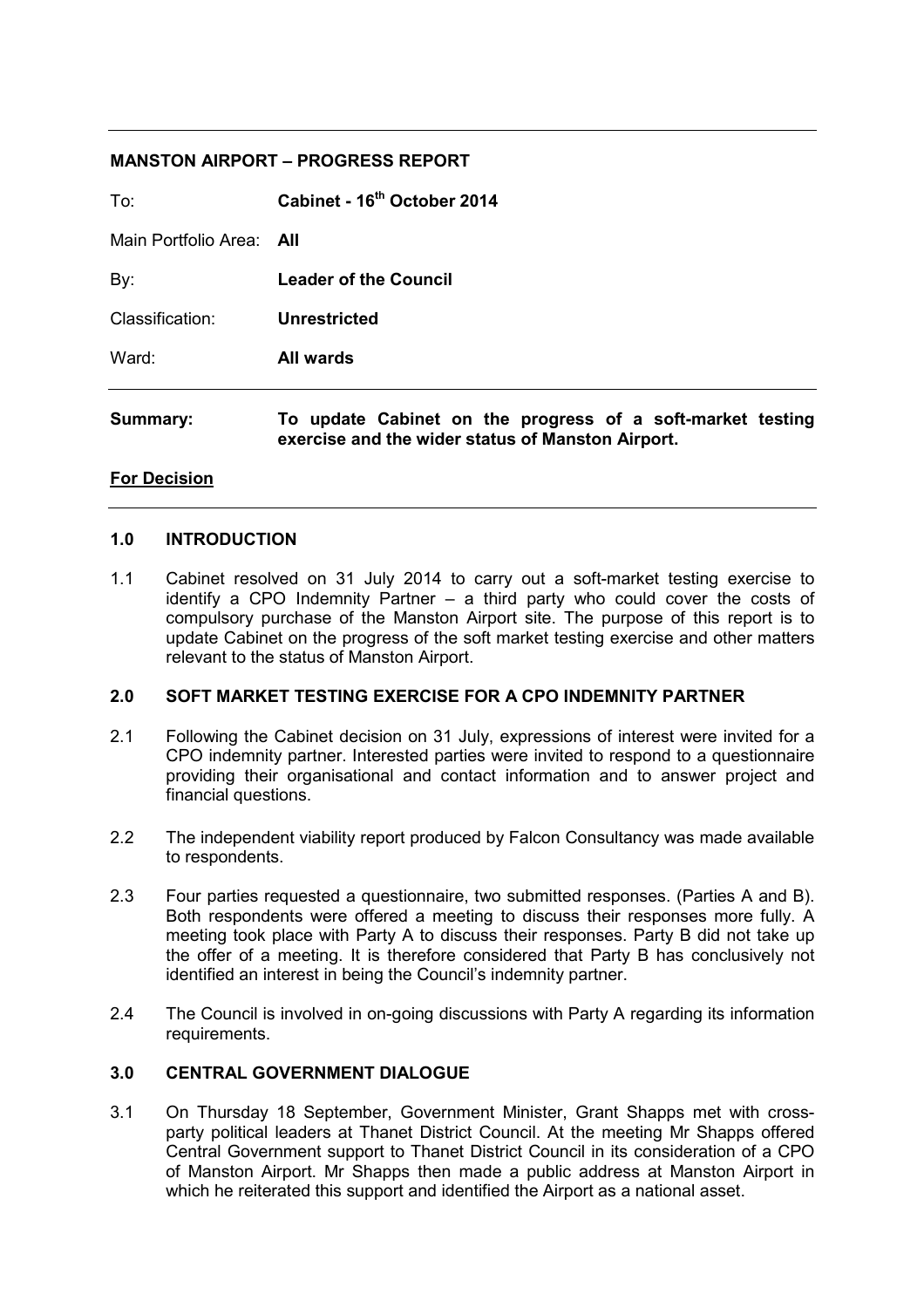3.2 Following the meeting, Thanet District Council has now been provided with a named contact at the Department of Communities and Local Government (DCLG), who the Council will be contacting.

# **4.0 OWNERSHIP OF MANSTON AIRPORT**

- 4.1 The Council was informed on Tuesday 23 September that the Manston Airport site had been bought by regeneration specialists, Trevor Cartner and Chris Musgrave part of the Discovery Park consortium responsible for developing the Pfizer site in Sandwich.
- 4.2 As part of the news, the council understands that a new proposal for the site has been suggested. The Council is to meet with the new owners to further understand these proposals.

# **5.0 LOCAL PLAN**

5.1 It is intended that the emerging Local Plan for Thanet will be made available for public consultation in January 2015. The Local Plan will consider significant land allocations, including Manston Airport, upon which public opinion will sought.

# **6.0 CORPORATE IMPLICATIONS**

### 6.1 **Financial and VAT**

6.1.1 None to report.

### 6.2 **Legal**

6.2.1 This report has outlined the process undertaken following the decision of Cabinet on 31 July 2014 to seek expressions of interest.

### 6.3 **Corporate**

6.3.1 The site at Manston Airport represents a significant land holding that will have an impact on future economic development in Thanet. Corporate plan priorities will be fully considered as part of this on-going process.

### 6.4 **Equity and Equalities**

6.4.1 There is no issue arising from the report and recommendations which adversely affects any specific category of Equality group.

## **7.0 Recommendation**

7.1 That Cabinet note the report. As matters progress further reports will be presented to Cabinet.

### **8.0 Decision Making Process**

8.1 This is an executive matter that Cabinet can monitor progress of activities that would inform an executive decision.